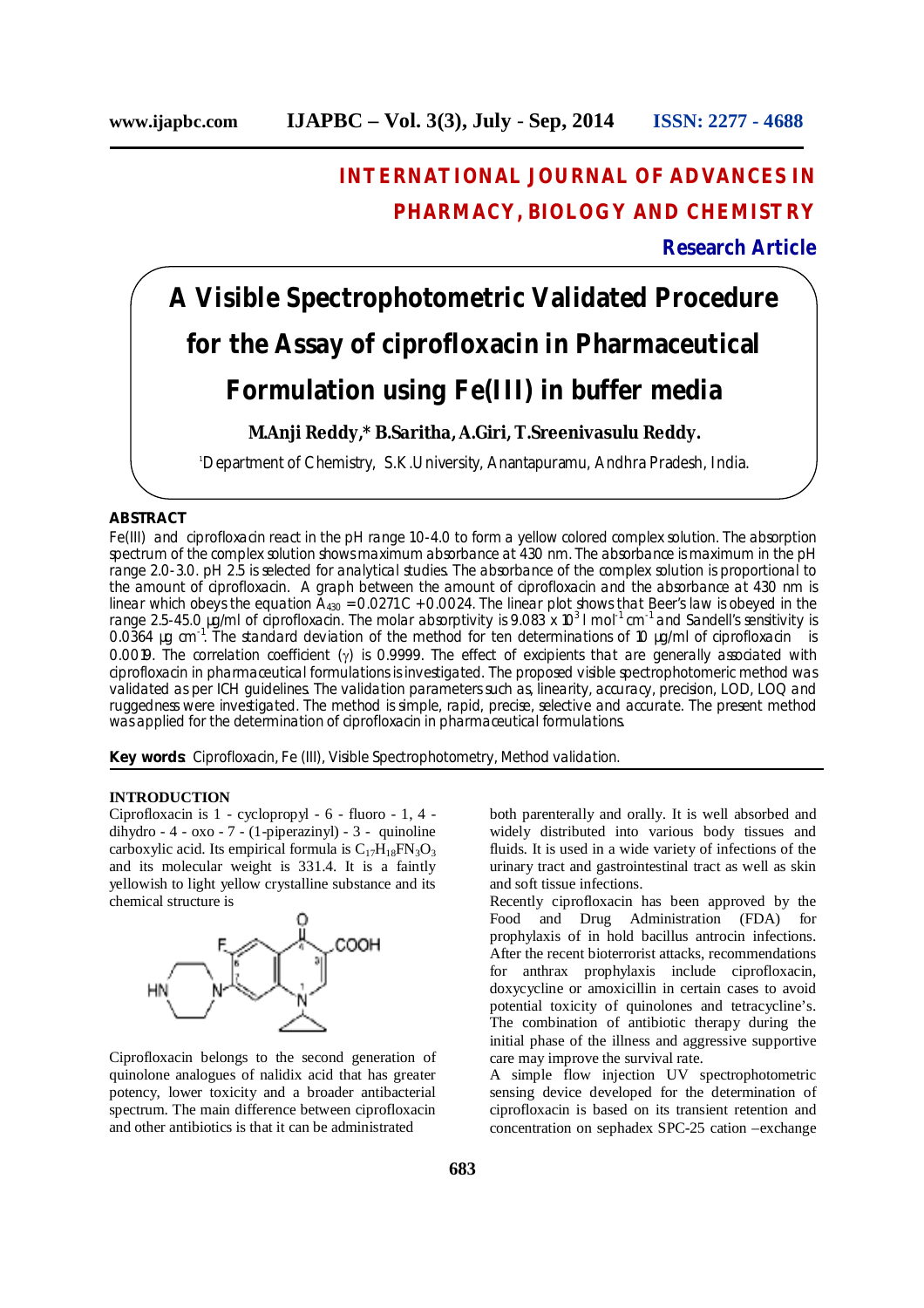gel beads packed in the flow cell and continuous monitoring of its negative absorbance on the solid phase at  $277$ nm<sup>1</sup>.

Marilyn J. Schineider *et al*., determined simultaneously fluoroquinolones and tetracyclines in chicken muscle using HPLC with fluorescence detection<sup>2</sup>. Determination of ciprofloxacin in tablets and in solutions for infusion by visible light spectrophotometry using 1% iron (III) nitrate in 1% nitric at 435nm is reported by Lorena et al<sup>3</sup>. Spectrophotometric methods for the determination of three fluoroquinolones (levofloxacin, norfloxacin and ciprofloxacin) have been performed either in pure form or in their tablets through charge transfer and ion-pair complexation reactions 4 .

Ciprofloxacin is determined by differential electrolytic potentiometric titration method<sup>5</sup> developed based on complexation reaction between iron (III) and ciprofloxacin in a ratio of 1: 3, respectively, in sulphuric media of 0.09 mol.  $dm^3$ .

Sensitive spectrophotometric methods are developed for the determination of amoxycilin, ciprofloxacin and piroxicam in pure and pharmaceutical formulations by B.S. Nagaralli *et al*., 6 . iprofloxacin is determined using solid – phase spectrophotometry, intrinsic absorbance of ciprofloxacin fixed on a dextran-type cation – exchange resin, sephadex SPC-25, was measured directly at 277 and 380 nm after packing the gel beads in a 1-mm cell<sup>7</sup>.Direct determination of four fluoroquinolones, enoxacin, norfloxiacin, ofloxacin and ciprofloxacin, in pharmaceuticals and blood serum using HPLC is carried out by V.F. Samnidou et al.,<sup>8</sup>.A multi residue method<sup>9</sup> is described for assaying 13 quinolones in feeds. The samples are extracted by a metaphosphoric/acetonitrile mixture at pH 2.6 and automatically purified onto OASIS HLB catridges (ASPECXL).

The above survey of literature shows no report of a validated direct visible spectrophotometric method for the assay of ciprofloxacin in buffer medium. In continuation of our studies on developing simple visible spectrophotometric methods<sup>10</sup> for the assay of drugs, we now report a validated simple, rapid, stable, visible spectrophotometric procedure for the determination of ciprofloxacin in pharmaceutical formulations.

#### **MATERIALS AND METHODS**

All chemicals and solvents used were of analytical reagent grade.

## **Solutions**:

# **Iron (III) solution**

Stock solution  $(1.0x10^{-2}M)$  of ammonium ferric sulphate ( A.R.BDH) is prepared by dissolving 0.4822 gm in double distilled water containing few

drops of  $H_2$  SO<sub>4</sub> in 100 ml volumetric flask and standardized<sup>11</sup> .Working concentrations are prepared by suitably diluting the stock solution.

#### **Ciprofloxacin Solution**

100 mg of ciprofloxacin is transferred in to a 100 ml volumetric flask and 5 ml of 0.1 N HCl solutions are added. The contents are made up to the mark with distilled water. This solution is suitably diluted to get the required concentrations

#### **Buffer solutions**:

Buffer solutions are prepared by standard procedures reported in the literature<sup>12</sup> using 1M sodium acetate and 1M hydrochloric acid (pH $0.5 - 3.0$ ) and 0.2 M sodium acetate and  $0.2$  M acetic acid (pH  $3.0 - 6.0$ )

#### **Instruments employed:**

#### a) **UV-Visible recording spectrophotometer (UV – 160A):**

UV-Visible recording spectrophotometer (UV-160A) supplied by Shimadzo, Japan was used for absorbance measurements.

#### b) **ELICO digital pH meter:**

ELICO digital pH meter manufactured by M/s ELICO Private Limited, Hyderabad, India was used for pH measurements of buffer solutions. The instrument has a temperature compensate arrangement. The reproducibility of measurements is within  $\pm$  0.01 pH.

# **EXPERIMENTAL PROCEDURES**:

## **Preparation of Pharmaceutical sample solution**

Known number of tablets are weighed and made to a fine powder in a mortar. A suitable quantity of the powder containing 100 mg of the active component is accurately weighed into a 100 ml volumetric flask, 60ml of distilled water are added and shaken thoroughly for about 20 minutes to extract the drug. The contents are diluted to the mark, mixed well and filtered using quantitative filter paper to remove the insoluble residue. The filtrate is diluted to get required concentration of drug.

#### **Absorption spectrum:**

The absorption spectra of the Fe (III) solution and ciprofloxacin solution in buffer solution of pH 2.5 and that of the experimental solution containing solutions of the Fe (III) , ciprofloxacin and the buffer ( pH 2.5) against the buffer blank are recorded in the wavelength range 300-600nm. The spectra are presented in fig.1.The spectra in fig.1 show that the complex has an absorption maximum at 430 nm. Neither Fe (III) nor ciprofloxacin have significant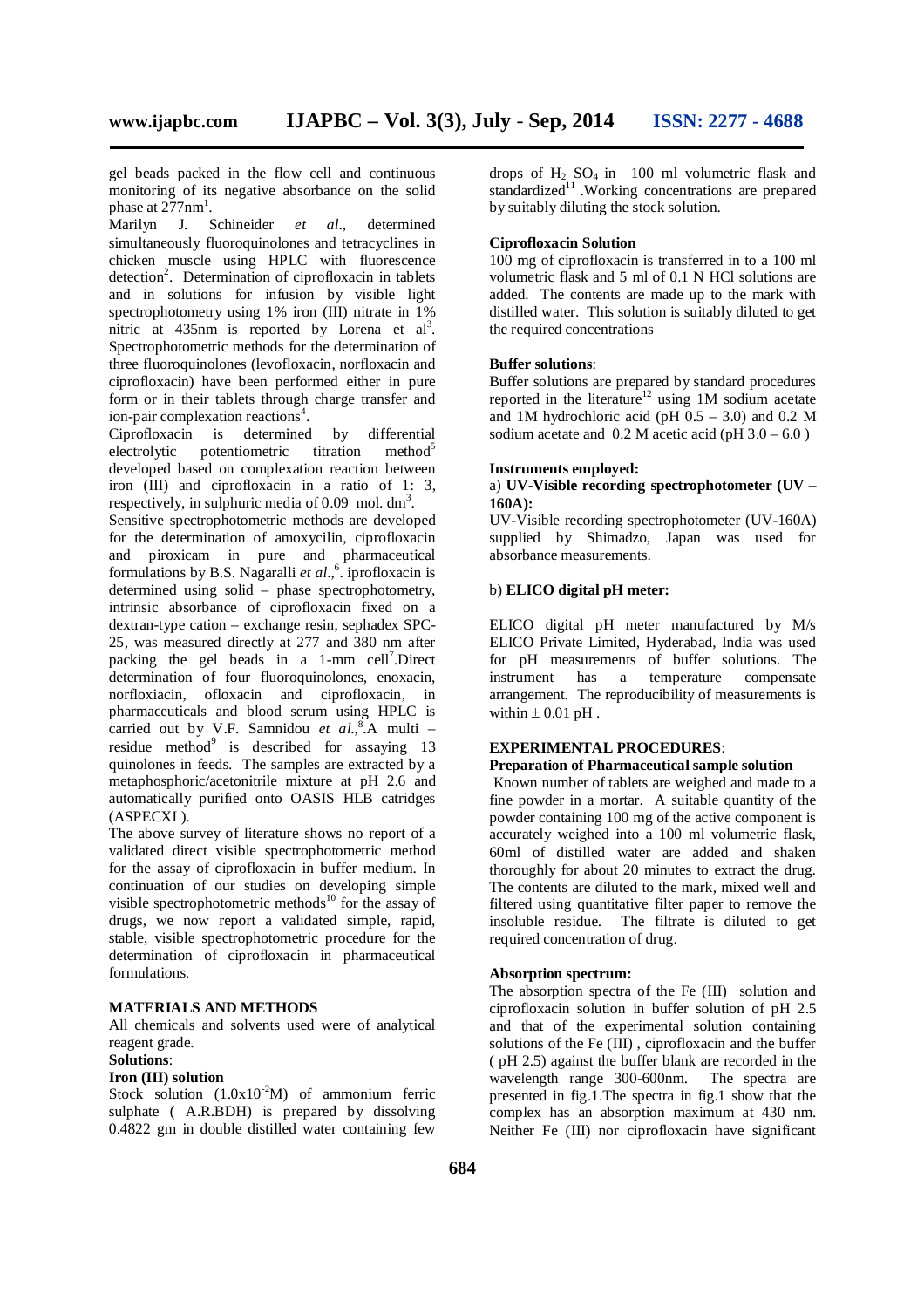absorbance at 430 nm. Hence, analytical studies are made at 430 nm.

#### **Assay of ciprofloxacin**

The present method for the determination ciprofloxacin is applied for its determination in a pharmaceutical formulation. A known aliquot of pharmaceutical sample solution of ciprofloxacin is added to a 10ml volumetric flask containing 5 ml of buffer solution of pH 2.5 and 1ml of Fe(III)  $[5 \times 10^{-7}]$  $3^3$ M] solution. The contents are made upto the mark with distilled water. The absorbance is measured at 430 nm against the Fe (III) blank. The amount of ciprofloxacin is then computed from the predetermined calibration plot at 430 nm.

#### **Effect of excipients**

Various amounts of excipients that are generally associated with ciprofloxacin in its pharmaceutical formulations are added to a known amount of ciprofloxacin (10 $\mu$ g/ml) solution and the absorbance is measured under optimal conditions. The concentration  $(\mu g/ml)$  at which various excipients do not cause an error of more than  $\pm$  4% in absorbance of the complex solution is taken as the tolerance limit. The results are summarized in Table -1

The data in Table-1 reveal that various excipients that are associated with ciprofloxacin in pharmaceutical formulations do not interfere even in large quantities in the determination of ciprofloxacin making the method highly selective.

#### **RESULTS AND DISCUSSION**

Ciprofloxacin and Fe (III) react in the pH range 1.0- 5.0 forming a yellow coloured complex solution. The absorption spectrum of the yellow colored complex shows (Fig-1) an absorption maximum at 430 nm. At this wavelength both Fe (III) and have no significant absorbance. The colour intensity of the complex is found to be maximum in the pH range 2.0-3.0. Hence, pH 2.5 which is midway between 2.0 - 3.0 is chosen for analytical studies. The color intensity attains a maximum value instantaneously.

The absorbance of the complex remains stable for more than 30 hours. The order of mixing of various components of the reaction mixture (buffer, Fe (III) solution and ciprofloxacin solution) did not show any effect on the maximum absorbance. A study of the influence of surfactants on the maximum absorbance of the complex solution showed that none of the surfactants studied (TritionX-100, SDS, CPC etc) had any effect on the maximum absorbance of the complex. The absorbance varied proportionally with

the concentration of ciprofloxacin. Beer's law is obeyed in the range 2.5-45.0 µg/ml of ciprofloxacin. The linear plot obeys the equation  $A = 0.0271$  C + 0.0024. Optical characteristics and regression data are presented in Table-2.The method was applied successfully for the determination of ciprofloxacin in pharmaceutical tablets. The data are presented in Table-3. The data show that the method is highly sensitive.

#### **Method Validation and Statistical Analysis**

The present method was validated duly following the official specifications of ICH<sup>13</sup>. The validation parameters indicate that the method is accurate and precise. Statistical results are expressed in terms of, mean  $\pm$  SD, %RSD and student t-test values are calculated with the aid of Excel-2007. Differences were considered significant at the 95% confidence interval. Repeatability of the method was verified by intra day and inter day precision studies and the data are presented in Table-4. Accuracy of the method was studied by employing recovery procedure and the results are given in Table-5, Ruggedness studies were carried out by changing the analyst and the results are reported in Table-6.

#### **CONCLUSION**

The present method for the determination of ciprofloxacin is a highly sensitive, rapid, stable and selective visible spectrophotometric procedure. The method is not only, precise and sensitive but also is within the reach of an ordinary clinical laboratory. The linearity parameters and the corresponding regression data indicate excellent linear relationship  $(y=0.9999)$  and the method to be highly sensitive and selective. A literature survey did not show any report of a simple, sensitive, selective direct visible spectrophotometric procedure for the assay of ciprofloxacin in pharmaceutical formulations. The method reported by Lorena et  $al<sup>3</sup>$  is less sensitive, unstable and was not validated following ICH norms. Other methods reported in the literature for its determination either use costly and sophisticated instrumentation or suffer from interference from various excipients.

#### **ACKNOWLEDGEMENTS**

The authors thank the department of Chemistry of S.K.University,Anantapur-515003,for providing the necessary facilities. One of the authors (B. Saritha) thanks UGC ,New Delhi for providing financial assistance through BSRB.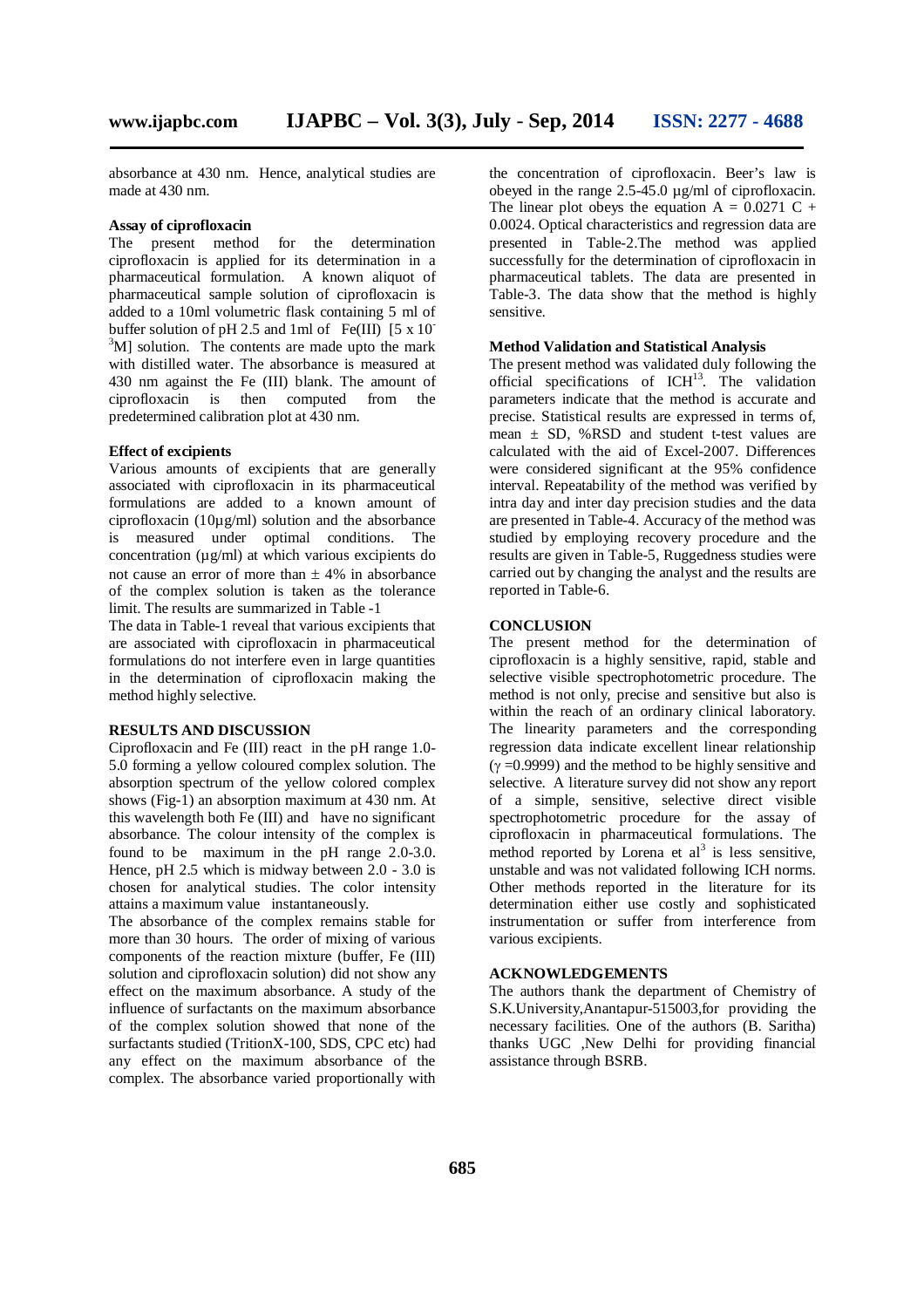

| Fig.1                                                               |
|---------------------------------------------------------------------|
| Absorption spectra of                                               |
| a) $Fe(III)$ vs. buffer blank                                       |
| b) CFN vs. buffer blank;                                            |
| c) Fe $(III)$ – NFN vs. buffer blank                                |
| $[Fe(III)] = 5.0 \times 10^{-4} M$ ; $[CFN] = 2.0 \times 10^{-5} M$ |

|                                            | <b>Table 1</b>                       |  |
|--------------------------------------------|--------------------------------------|--|
|                                            | <b>Tolerance limit of excipients</b> |  |
| Amount of CFN $=$ 15 $\mu$ o/ml nH $=$ 2.5 |                                      |  |

| $\mathbf{r}$ . The case of $\mathbf{c}$ is the set | $\sim \mu_{\rm N}$ m<br>www<br>. |
|----------------------------------------------------|----------------------------------|
| <b>Excipient</b>                                   | Tolerance limit (µg/ml)          |
| Fructose                                           | 11100                            |
| Glucose                                            | 12000                            |
| Sucrose                                            | 27272                            |
| Lactose                                            | 15384                            |
| Gelatin                                            | 7692                             |
| Starch                                             | 13953                            |
| Sodium Alginate                                    | 2575                             |
| <b>Boric Acid</b>                                  | 15384                            |
| Magnesium stearate                                 | 1650                             |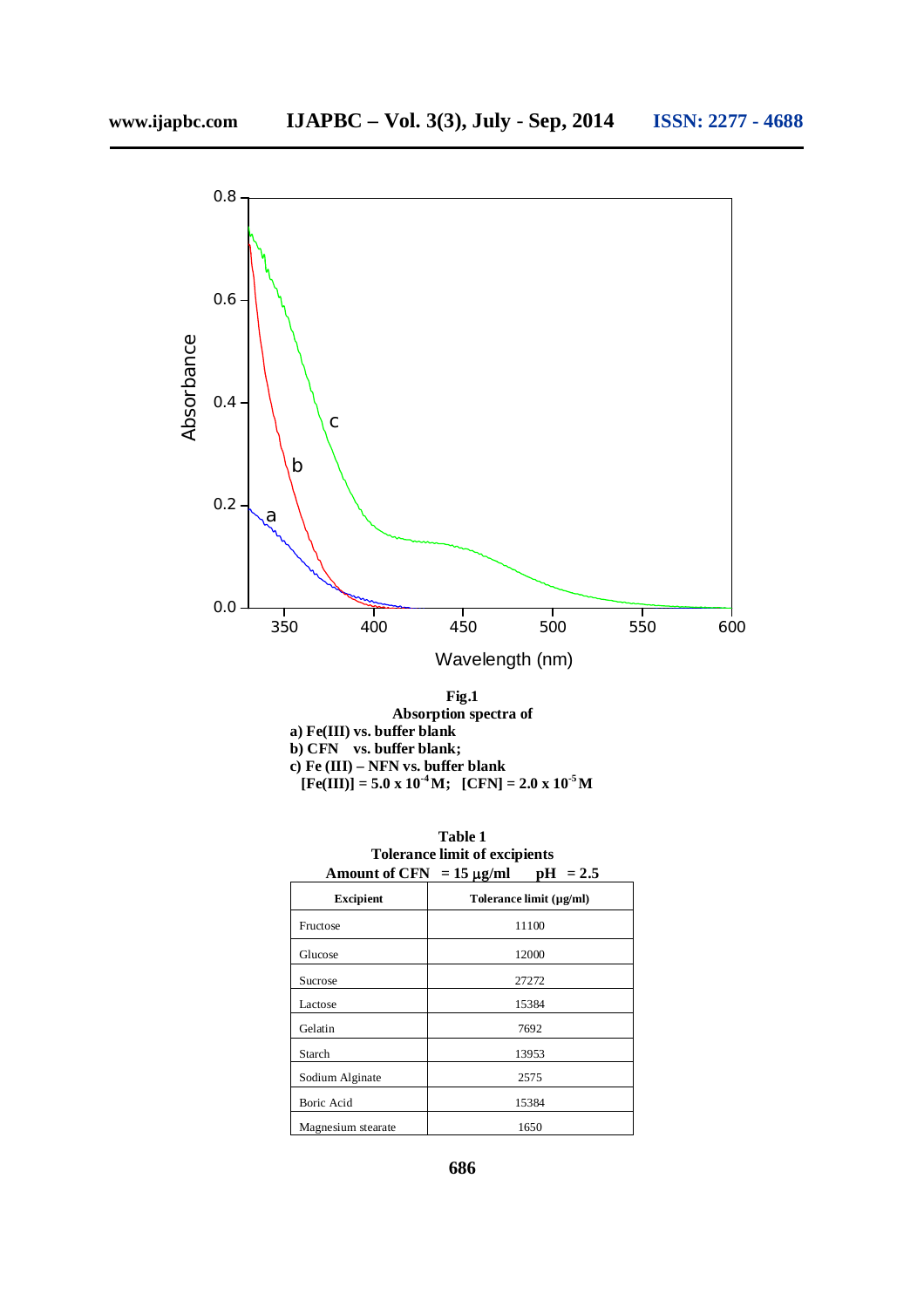| al and regression data of the Proposed method for ciprofl |                     |  |
|-----------------------------------------------------------|---------------------|--|
| Parameter                                                 | Ciprofloxacin       |  |
| $\lambda_{\max}(nm)$                                      | 430                 |  |
| Beer's law limits $(\mu g/ml)$                            | $2.5 - 45.0$        |  |
| Limits of detection $(\mu g/ml)$                          | 0.2324              |  |
| Limits of quantization $(\mu g/ml)$                       | 0.6974              |  |
| Molar absorptivity $(l.mo1^{-1}cm^{-1})$                  | $9.083 \times 10^3$ |  |
| Sandell's Sensitivity ( $\mu$ g/cm <sup>2</sup> )         | 0.0364              |  |
| Regression equation ( $y = a + b x$ )                     |                     |  |
| Slope(b)                                                  | 0.0271              |  |
| Intercept (a)                                             | 0.0024              |  |
| Correlation coefficient $(y)$                             | 0.9999              |  |
| Standard deviation (Sd)                                   | 0.0019              |  |

**Table 2 Optical and regression data of the Proposed method for ciprofloxacin**

| $Table - 3$                                          |
|------------------------------------------------------|
| Assay of ciprofloxacin in pharmaceutical formulation |

| Sample (Manufacturer – Formulation)          | Label      | Amount        | Error $(\% )$ |
|----------------------------------------------|------------|---------------|---------------|
|                                              | Claim (mg) | found $*(mg)$ |               |
| $CIPLOX$ (Cipla Ltd., $-Table$ )             | 250.0      | 251.6         | 0.64          |
| CIPROLET (Dr. Reddy's Laboratories – Tablet) | 250.0      | 249.5         | $-0.2$        |
| * Average of caven determinations            |            |               |               |

Average of seven determinations

**Table-4 Intra- and Inter- day precision studies of ciprofloxacin (n=3, p=0.05)**

| $Con(\mu g/ml)$ | Mean absorbance |         | %RSD  |         | t-value |
|-----------------|-----------------|---------|-------|---------|---------|
|                 | Day-1           | $Day-2$ | Day-1 | $Day-2$ |         |
| 10              | 0.272           | 0.267   | 0.92  | 1.20    | 0.118   |
| 15              | 0.410           | 0.406   | 0.49  | 0.65    | 0.104   |
| 20              | 0.546           | 0.541   | 0.38  | 0.59    | 0.087   |

**Table -5 Recovery studies for ciprofloxacin in tablets**

| <b>Tablet</b> | <b>Amount of</b><br>$Sample(\mu g/ml)$ | <b>Amount of Drug</b><br>$added(\mu g/ml)$ | Amount Recovered(µg/ml) | % of Recovery |
|---------------|----------------------------------------|--------------------------------------------|-------------------------|---------------|
| Brand-I       | 15                                     | 15                                         | 30.28                   | 100.9         |
| (Ciplox)      | 15                                     | 20                                         | 34.61                   | 98.88         |
|               | 15                                     | 25                                         | 40.56                   | 101.4         |
| Brand-II      | 20                                     | 15                                         | 35.39                   | 101.1         |
| (Ciprolet)    | 20                                     | 20                                         | 40.31                   | 100.7         |
|               | 20                                     | 25                                         | 44.88                   | 99.7          |